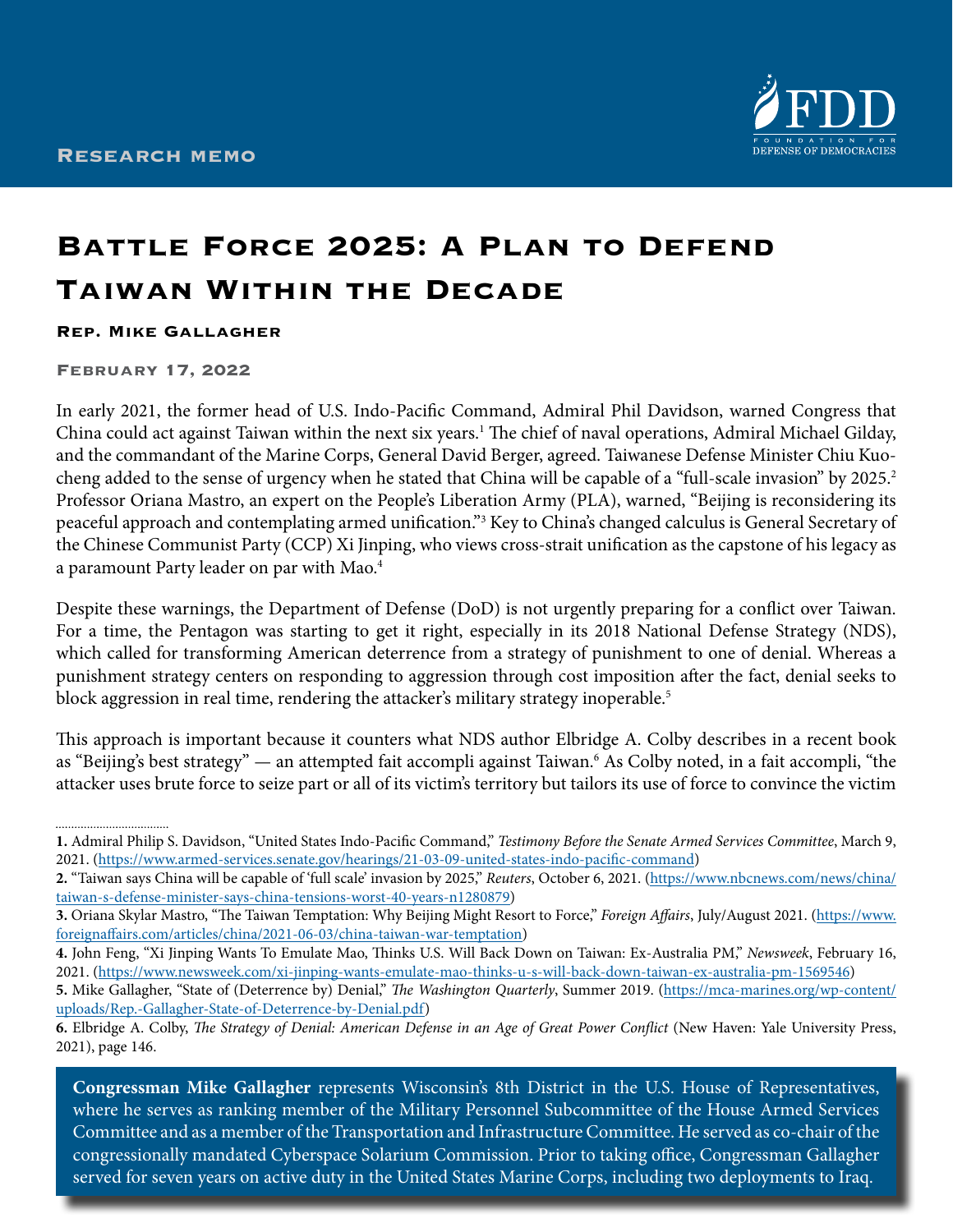and the victim's allies and partners that trying to reverse its gains would be some combination of unavailing, too costly and risky, and unnecessary."7 With Taiwan, Beijing may calculate that if it seizes the island before the United States can effectively respond, any American president would begrudgingly accept the new reality rather than sacrifice hundreds of thousands of American lives to liberate Taiwan or use nuclear weapons.

Yet the Pentagon has not fully implemented the 2018 NDS and the balance of power continues to grow less favorable for America in the Indo-Pacific by the day. Consider the U.S. Navy, the priority service in DoD's priority theater. While Pentagon leaders have argued for years about the perfect plan for building a 355 ship Navy, the Chinese went out and built one.<sup>8</sup> Or consider the Trump administration's final plan for naval modernization: Battle Force 2045.9 As the title indicates, the plan is based on the assumption that the Navy can afford to reach its optimal force structure in the mid-2040s, which does not make sense in light of Admiral Davidson's warning.

Compounding the problem, President Biden's first shipbuilding plan began to step away from the Navy's longheld goal of 355 ships. Early indications suggest that next year's budget will further shrink the size of the fleet.<sup>10</sup> The Biden administration's withdrawal from Afghanistan required the Navy to send the USS *Ronald Reagan*, its only forward-deployed carrier in Asia, from the Indo-Pacific to the Middle East. Subsequent "over the horizon" counterterrorism operations may require more Navy assets in that region. At a broader level, the Pentagon is shifting away from the 2018 NDS' call for deterrence by denial toward a new strategy of "integrated deterrence," which posits that allies, unproven technology, and soft power will somehow substitute for hard power.<sup>11</sup>

Barring urgent change, the United States will lose a war over Taiwan, either by sitting the conflict out or through defeat in combat. Yet it is not too late to change course. America can implement a strategy of deterrence by denial not by 2045 but by 2025. Rather than betting on Xi's restraint, a massive influx of new money from Congress, or technology that will not be ready for more than a decade, creativity and a sense of urgency can build a battle force that can deter, and if necessary win, a war over Taiwan that may come within the decade.

## **Why Defend Taiwan?**

Many Americans may question why it is worth risking war with a nuclear-armed adversary to defend a small and distant nation. Political leaders in both parties need a good answer to this question. Otherwise, they will not enjoy public support for the investments necessary. The answer has at least three parts.

<sup>................................</sup> **7.** Ibid., page 137.

**<sup>8.</sup>** Josh Rogin, "Trump promised a 350-ship Navy. China actually built it.," *The Washington Post*, September 2, 2020. ([https://www.](https://www.washingtonpost.com/opinions/2020/09/02/trump-promised-350-ship-navy-china-actually-built-it) [washingtonpost.com/opinions/2020/09/02/trump-promised-350-ship-navy-china-actually-built-it\)](https://www.washingtonpost.com/opinions/2020/09/02/trump-promised-350-ship-navy-china-actually-built-it)

**<sup>9.</sup>** Secretary of Defense Mark T. Esper, U.S. Department of Defense, "Secretary of Defense Remarks at CSBA on the NDS and Future Defense Modernization Priorities," October 6, 2020. ([https://www.defense.gov/News/Transcripts/Transcript/Article/2374866/secretary](https://www.defense.gov/News/Transcripts/Transcript/Article/2374866/secretary-of-defense-remarks-at-csba-on-the-nds-and-future-defense-modernizatio/)[of-defense-remarks-at-csba-on-the-nds-and-future-defense-modernizatio](https://www.defense.gov/News/Transcripts/Transcript/Article/2374866/secretary-of-defense-remarks-at-csba-on-the-nds-and-future-defense-modernizatio/))

**<sup>10.</sup>** Megan Eckstein, "Navy releases long-range shipbuilding plan that drops emphasis on 355 ships, lays out fleet design priorities," *Defense News*, June 17, 2021. [\(https://www.defensenews.com/naval/2021/06/17/navy-releases-long-range-shipbuilding-plan-that-drops](https://www.defensenews.com/naval/2021/06/17/navy-releases-long-range-shipbuilding-plan-that-drops-emphasis-on-355-ships-lays-out-fleet-design-priorities)[emphasis-on-355-ships-lays-out-fleet-design-priorities\)](https://www.defensenews.com/naval/2021/06/17/navy-releases-long-range-shipbuilding-plan-that-drops-emphasis-on-355-ships-lays-out-fleet-design-priorities)

**<sup>11.</sup>** Mike Gallagher, "The Pentagon's 'deterrence' strategy ignores hard-earned lessons about the balance of power," *The Washington Post*, September 29, 2021. ([https://www.washingtonpost.com/opinions/2021/09/29/pentagons-deterrence-strategy-ignores-hard-earned](https://www.washingtonpost.com/opinions/2021/09/29/pentagons-deterrence-strategy-ignores-hard-earned-lessons-about-balance-power)[lessons-about-balance-power\)](https://www.washingtonpost.com/opinions/2021/09/29/pentagons-deterrence-strategy-ignores-hard-earned-lessons-about-balance-power); Thomas Spoehr, Bradley Bowman, Bryan Clark, and Mackenzie Eaglen, "What to Expect When You're Expecting a National Defense Strategy," *War on the Rocks*, September 27, 2021. [\(https://warontherocks.com/2021/09/what-to-expect](https://warontherocks.com/2021/09/what-to-expect-when-youre-expecting-a-national-defense-strategy)[when-youre-expecting-a-national-defense-strategy](https://warontherocks.com/2021/09/what-to-expect-when-youre-expecting-a-national-defense-strategy))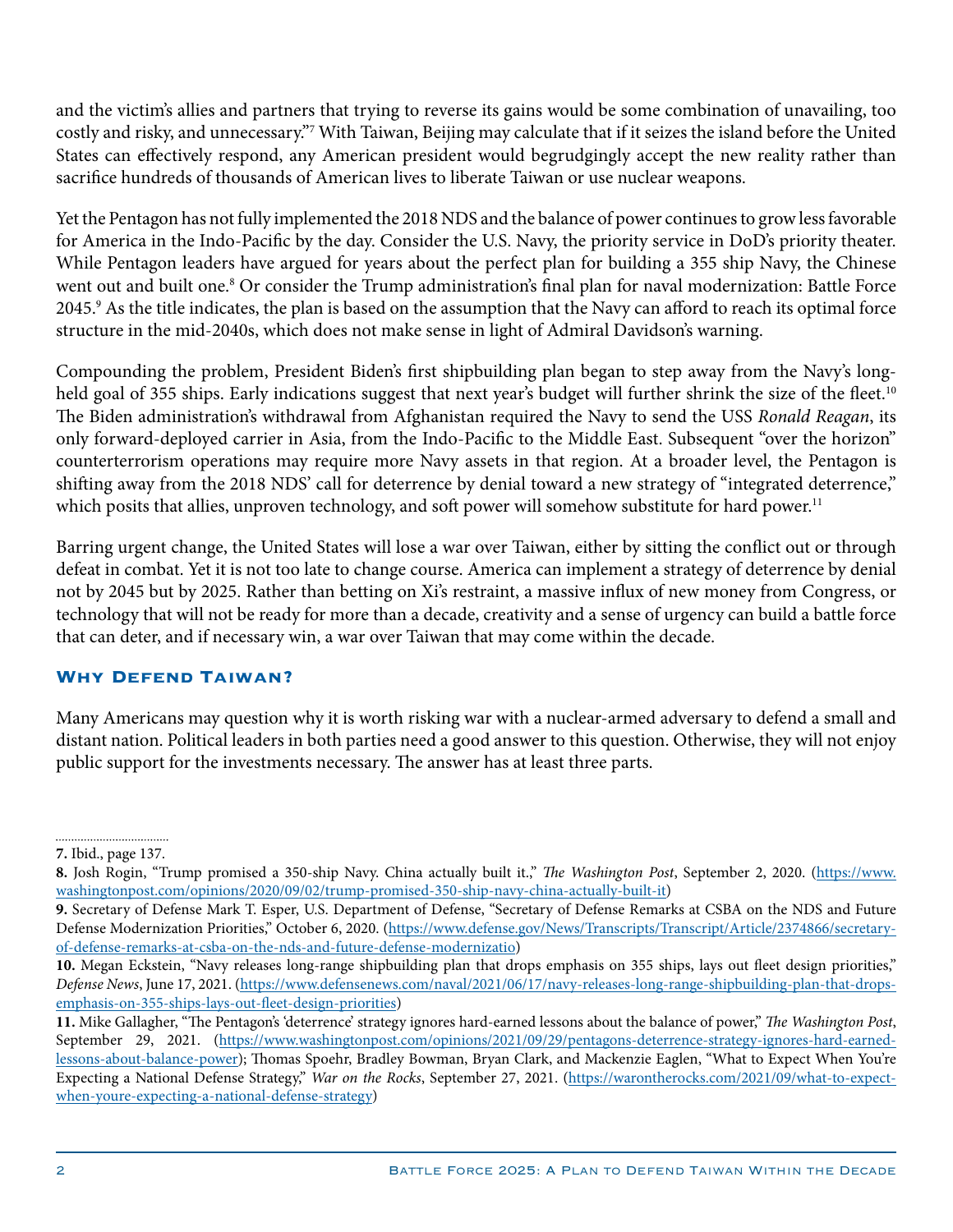First, if it successfully takes Taiwan, the CCP will take all Americans economically hostage. Taiwan is the lynchpin of global semiconductor production. Semiconductors serve as the foundation of the digital economy, powering consumer devices, vehicles, and high-end military systems. Over the past three decades, as American semiconductor companies have shed capital-intensive production facilities known as fabs. Taiwanese companies such as Taiwan Semiconductor Manufacturing Company (TSMC) have filled the void, particularly with leading-edge designs. These fabs are incredibly expensive and difficult to replicate.12 With more than 51 percent of the world's annual 300 mm foundry capacity, Taiwan represents a single point of failure for advanced U.S. technology.<sup>13</sup> Even worse, because China itself accounts for roughly 28 percent of 300 mm foundry capacity, if it were to conquer Taiwan, it would come to control nearly 80 percent of global semiconductor production.<sup>14</sup> This would give the CCP extraordinary coercive power to withhold critical components to any company, military, or nation that dares criticize its ongoing genocide, its predatory economic practices, or its destruction of the environment.

Second, Las Vegas rules do not apply: Taiwan's geography is such that what happens there will not stay there. Taiwan lies at the fulcrum of the first island chain, which runs southward from the Kuril Islands to the Japanese archipelago and through the Ryukyus, the Philippines, and Indonesia. This geography forms a critical defense perimeter that, in a time of war, could help prevent Chinese forces from breaking out and threatening Guam, Australia, and Hawaii. The first island chain is also home to two U.S. treaty allies. If Taiwan were to fall, America's defense obligations to Japan and the Philippines would continue but their execution would become far more difficult. As one handbook for mid-career PLA officers argues, "As soon as Taiwan is reunified with mainland Chain, Japan's maritime lines of communication will fall completely within the striking ranges of China's fighters and bombers… Japan's economic activity and war-making potential will basically be destroyed."15 Failing to defend Taiwan puts America's allies and even the American homeland in danger.

Finally, if America does not stand with its democratic friends when they are threatened by an authoritarian adversary, then America stands for nothing. Failing to defend an existing democracy from the world's foremost authoritarian power would end America's superpower status and suggest to other allies and partners that America will not be there when it is needed. That will result in a dramatic erosion in America's alliances and security, emboldening both Beijing and Moscow. The worldwide gains in prosperity, freedom, and human rights enabled by U.S. leadership and strength would deteriorate. The CCP is pursuing a global strategy to replace the U.S.-led liberal order with one that favors CCP clients and authoritarian values.16 If the United States abandons Taiwan, a prosperous democracy of 24 million, the CCP would seize upon this failure to further undermine democracy worldwide while promoting the "inevitability" of its own model. Neighboring states would likely "Finlandize" toward China to avoid sharing Taiwan's fate.

**<sup>12.</sup>** Rick Switzer, "U.S. National Security Implications of Microelectronics Supply Chain Concentrations in Taiwan, South Korea, and the People's Republic of China," as prepared for the U.S. Air Force, Office of Commercial and Economic Analysis, September 2019, page 4. **13.** Ibid.

**<sup>14.</sup>** Ibid., page 10.

**<sup>15.</sup>** Tanner Greer, "Losing Taiwan Means Losing Japan," *The Scholar's Stage*, February 26, 2020. ([https://scholars-stage.org/losing-taiwan](https://scholars-stage.org/losing-taiwan-means-losing-japan/)[means-losing-japan\)](https://scholars-stage.org/losing-taiwan-means-losing-japan/)

**<sup>16.</sup>** Rush Doshi, "The long game: China's grand strategy to displace American order," *The Brookings Institution*, August 2, 2021. [\(https://](https://www.brookings.edu/essay/the-long-game-chinas-grand-strategy-to-displace-american-order) [www.brookings.edu/essay/the-long-game-chinas-grand-strategy-to-displace-american-order\)](https://www.brookings.edu/essay/the-long-game-chinas-grand-strategy-to-displace-american-order)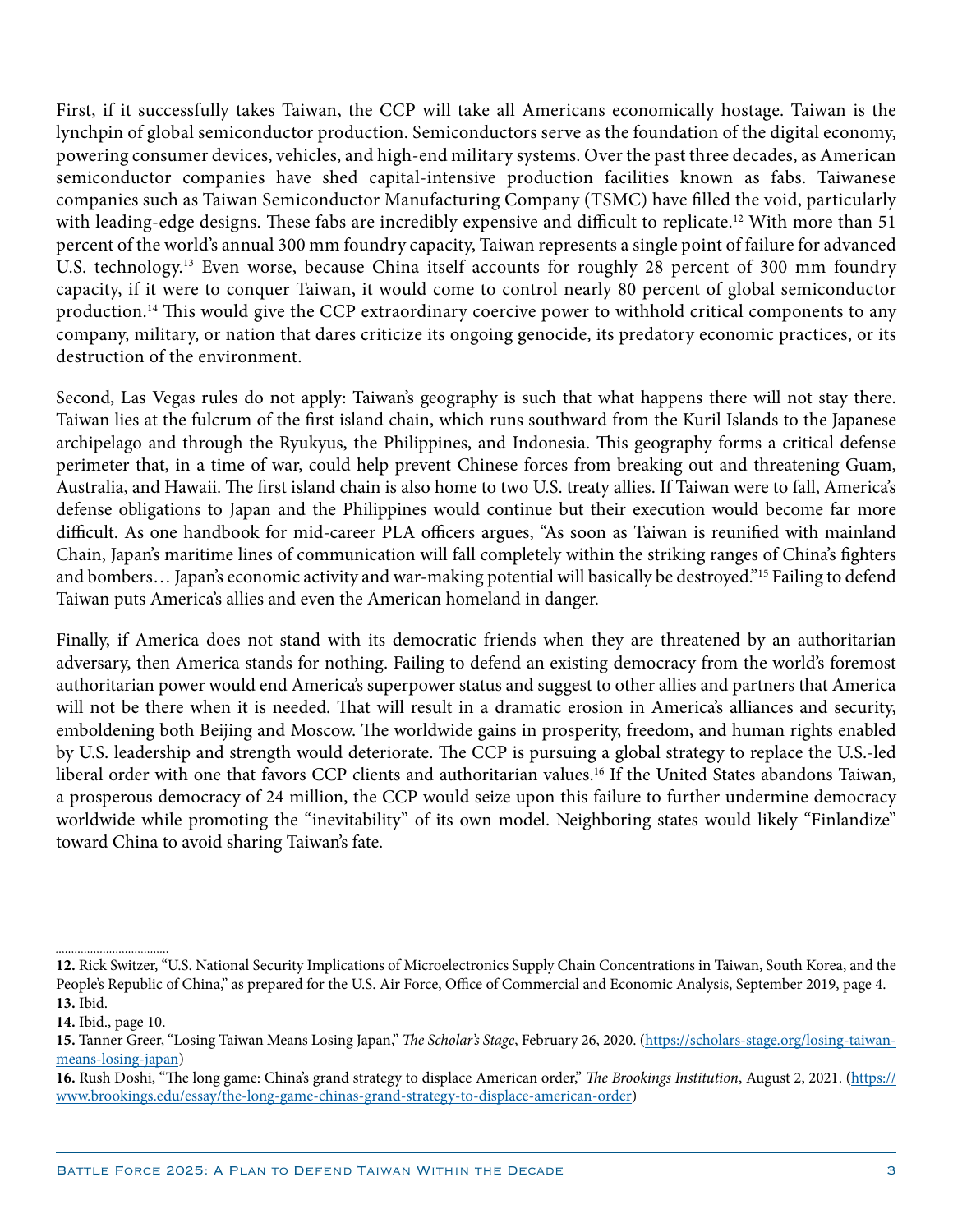#### **A Plan of Action**

Taiwan's defeat is not inevitable, but it is where America's current complacency leads. The following pages provide a plan for avoiding that fate. It offers a way to deter and if necessary defeat an invasion of Taiwan in the nearterm without disrupting America's long-term defense investments, and without depending on technological or budgetary miracles. Armed with a sense of urgency, America can defend Taiwan and in the process save the free world. Here are 10 steps to build Battle Force 2025.17

#### 1. Garrison U.S. Pacific Territories and Possessions

The Pacific is home to Alaska's Aleutian Islands, the U.S. territories of Guam, the Commonwealth of the Northern Mariana Islands, and American Samoa, along with eight U.S. possessions: Baker Island, Howland Island, Jarvis Island, Johnston Atoll, Kingman Reef, Midway Atoll, Palmyra Atoll, and Wake Island.18 Many of these islands contributed to America's defense during World War II, and they can do so again. The Pentagon should immediately review how best to use this dry ground, and should undertake the required environmental remediation and military construction to restore an American military presence in these islands.

If an operationally useful piece of land in the Pacific is under the American flag, the Pentagon should invest now in the infrastructure needed to host expeditionary airfields; intelligence, surveillance, and reconnaissance (ISR) assets; logistics nodes; and/or small teams of Marines equipped with ground-based missiles. As available missile technology improves, some of these islands may play a role in providing firepower that stretches to the first island chain. Even before then, these islands would make critical contributions targeting Chinese forces that venture east into the Central Pacific.

A war that starts in the territorial waters around Taiwan may not stay there. Restoring an American military presence across the Pacific is critical to creating a defense in depth, with numerous islands hosting American forces and missiles covering a wide radius. This enhanced posture would allow American forces to dominate east of the first island chain, keep critical routes open, and ensure the defense of American citizens in Guam and Hawaii.

#### 2. Build Survivability into Existing Pacific Bases

For years, Indo-Pacific Command's top request to Congress has been to fund a 360-degree, persistent air and missile defense capability on Guam, known as the Guam Defense System.19 As Admiral Davidson warned in his outgoing written testimony to Congress, Guam is "not only a location we must fight-from, but one we must

**<sup>17.</sup>** Megan Eckstein, "Interview: Elaine Luria Says Navy Needs to Build 'Battle Force 2025' Instead of Divesting to Prepare for a 2045 Fight," *USNI News*, May 5, 2021. [\(https://news.usni.org/2021/05/05/interview-elaine-luria-says-navy-needs-to-build-battle-force-2025](https://news.usni.org/2021/05/05/interview-elaine-luria-says-navy-needs-to-build-battle-force-2025-instead-of-divesting-to-prepare-for-a-2045-fight) [instead-of-divesting-to-prepare-for-a-2045-fight\)](https://news.usni.org/2021/05/05/interview-elaine-luria-says-navy-needs-to-build-battle-force-2025-instead-of-divesting-to-prepare-for-a-2045-fight)

**<sup>18.</sup>** U.S. Department of the Interior, United States Geological Survey, "How are U.S. states, territories, and commonwealths designated in the Geographic Names Information System?" accessed January 21, 2022. [\(https://www.usgs.gov/faqs/how-are-us-states-territories-and](https://www.usgs.gov/faqs/how-are-us-states-territories-and-commonwealths-designated-geographic-names-information-system?qt-news_science_products=0)[commonwealths-designated-geographic-names-information-system?qt-news\\_science\\_products=0#qt-news\\_science\\_products](https://www.usgs.gov/faqs/how-are-us-states-territories-and-commonwealths-designated-geographic-names-information-system?qt-news_science_products=0))

**<sup>19.</sup>** Admiral Philip S. Davidson, "United States Indo-Pacific Command," *Testimony Before the Senate Armed Services Committee*, March 9, 2021. ([https://www.armed-services.senate.gov/imo/media/doc/Davidson\\_03-09-21.pdf](https://www.armed-services.senate.gov/imo/media/doc/Davidson_03-09-21.pdf)); Mark Montgomery and Bradley Bowman, "Listen to America's Top Commander in the Indo-Pacific and Fund the Pacific Deterrence Initiative," *War on the Rocks*, March 31, 2021. [\(https://warontherocks.com/2021/03/listen-to-americas-top-commander-in-the-indo-pacific-and-fund-the-pacific-deterrence](https://warontherocks.com/2021/03/listen-to-americas-top-commander-in-the-indo-pacific-and-fund-the-pacific-deterrence-initiative/)[initiative](https://warontherocks.com/2021/03/listen-to-americas-top-commander-in-the-indo-pacific-and-fund-the-pacific-deterrence-initiative/)); Bradley Bowman and Mark Montgomery, "Fully Fund the Guam Defense System," *War on the Rocks*, July 29, 2021. [\(https://](https://warontherocks.com/2021/07/fully-fund-the-guam-defense-system) [warontherocks.com/2021/07/fully-fund-the-guam-defense-system\)](https://warontherocks.com/2021/07/fully-fund-the-guam-defense-system)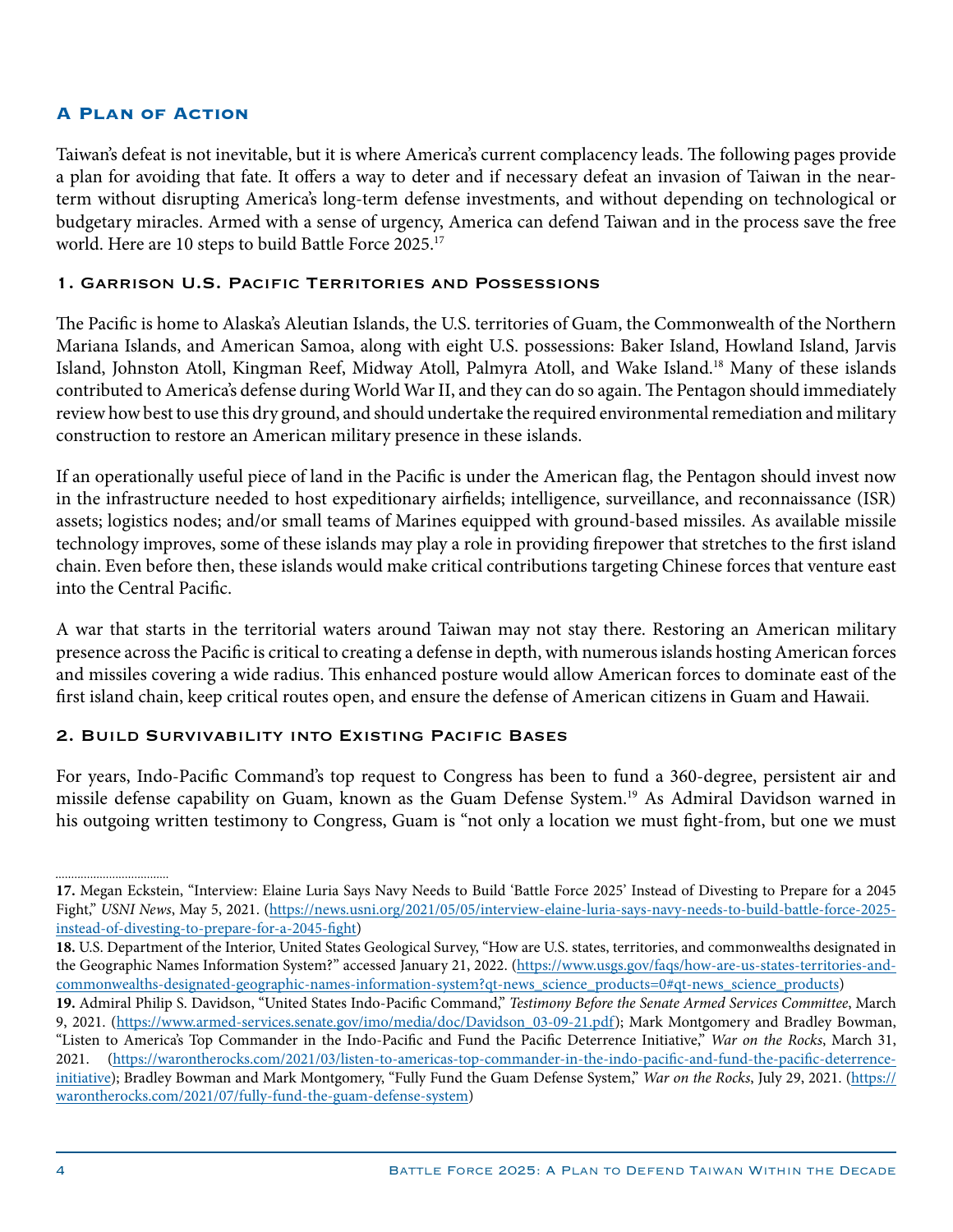also fight-for."20 Defending Guam is imperative. It has a deep-water port, munition and fuel stores, and a critical airfield, and is home to 170,000 U.S. citizens.<sup>21</sup> Hardening Guam against missile strikes should include expanded runway repair and air control capabilities, reinforced critical facilities like ammunition storage sites and command and control nodes, and security systems to prevent infiltration.

The Pentagon should also expand defenses on joint bases with allies. This includes enhancing the military infrastructure on Diego Garcia, a British territory in the Indian Ocean. While Diego Garcia has played a key role in supporting counterterrorism operations, its strategic location makes it uniquely suited for supporting allied operations in the Indo-Pacific and preventing PLA forces, particularly submarines, from harassing commercial shipping or disrupting sea lines of communication in the region. The Pentagon should work with the UK to jointly invest in the defense of Diego Garcia, including base hardening, runway repair, and integrated air and missile defense capabilities that would better support its use as an operational hub in the event of war. It should do the same with the Royal Australian Air Force at Base Darwin and Base Tindal, with the additional task of stockpiling munitions in Darwin to service American ships in the region.

The United States must also expand air defense capabilities in Japan. As retired naval officer Thomas Shugart has chronicled, the current missile defense architecture in Japan is largely designed to defend Japanese cities against modest numbers of North Korean missiles — not Japanese bases and ports that host U.S. forces from Chinese salvos.<sup>22</sup> In light of recent statements by Japanese leaders that Japan would join the defense of Taiwan from Chinese aggression, America should prioritize expanded air defense capabilities in Japan. One way to start would be to perform combat system upgrades on the USS *Shiloh*, the USS *Vella Gulf*, and the USS *Monterey* — all ballistic missile defense-capable cruisers scheduled for retirement in fiscal year 2022. Given the costs of full modernization, a more economical option might be limited upgrades that allow the ships to perform their air defense mission while remaining in port.

## 3. Disperse Long-Range Missiles

The Trump administration's decision to withdraw from the Intermediate-Range Nuclear Forces Treaty created an opportunity to counter the PLA Rocket Force's growing anti-access, area-denial capabilities. Conventional ground-launched missiles allow American forces to target their Chinese counterparts more economically than expensive naval or air platforms. More missiles mean increased targeting capacity for the United States while complicating targeting for the PLA. One promising concept is what defense expert Thomas Karako has called "containerized launchers," which camouflage missiles in cargo containers for easy dispersion, concealment, and decoy purposes.23 The United States and its allies should develop this capability to disperse both loaded and

**<sup>20.</sup>** Admiral Philip S. Davidson, "United States Indo-Pacific Command," *Testimony Before the Senate Armed Services Committee*, March 9, 2021. ([https://www.armed-services.senate.gov/imo/media/doc/Davidson\\_03-09-21.pdf\)](https://www.armed-services.senate.gov/imo/media/doc/Davidson_03-09-21.pdf)

**<sup>21.</sup>** Joe Gould, "'Guam is a target today.' Pacific chief pitches Aegis Ashore to Congress," *Defense News*, March 9, 2021. ([https://www.](https://www.defensenews.com/congress/2021/03/09/guam-is-a-target-today-pacific-chief-pitches-aegis-ashore-to-congress) [defensenews.com/congress/2021/03/09/guam-is-a-target-today-pacific-chief-pitches-aegis-ashore-to-congress\)](https://www.defensenews.com/congress/2021/03/09/guam-is-a-target-today-pacific-chief-pitches-aegis-ashore-to-congress)

**<sup>22.</sup>** Thomas Shugart and Javier Gonzalez, "First Strike: China's Missile Threat to U.S. Bases in Asia," *Center for a New American Security*, June 2017. [\(https://s3.us-east-1.amazonaws.com/files.cnas.org/documents/CNASReport-FirstStrike-Final.pdf?mtime=20170626140814&](https://s3.us-east-1.amazonaws.com/files.cnas.org/documents/CNASReport-FirstStrike-Final.pdf?mtime=20170626140814&focal=none) [focal=none\)](https://s3.us-east-1.amazonaws.com/files.cnas.org/documents/CNASReport-FirstStrike-Final.pdf?mtime=20170626140814&focal=none)

**<sup>23.</sup>** Thomas Karako and Wes Rumbaugh, "Distributed Defense: New Operational Concepts for Integrated Air and Missile Defense," *Center for Strategic and International Studies*, January 2018. ([http://missilethreat.csis.org/wp-content/uploads/2018/01/Distributed-](http://missilethreat.csis.org/wp-content/uploads/2018/01/Distributed-Defense.pdf)[Defense.pdf\)](http://missilethreat.csis.org/wp-content/uploads/2018/01/Distributed-Defense.pdf)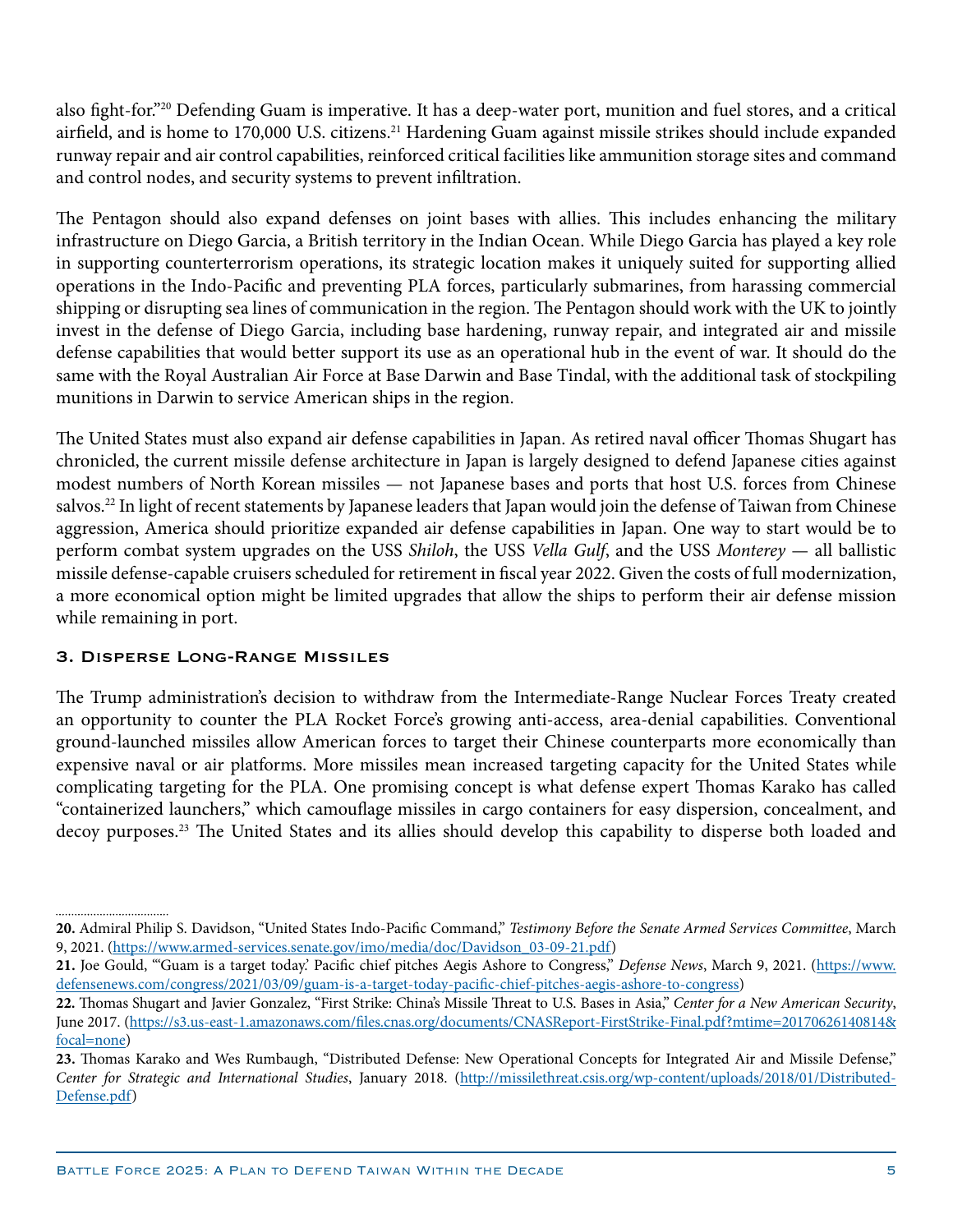decoy launchers throughout the Indo-Pacific. Before or during a conflict, these containers can be moved to create operational unpredictability and exacerbate the associated challenges for PLA planners.

In addition to its Pacific territories and possessions, the United States should immediately negotiate with the Compacts of Free Association states (the Federated States of Micronesia, the Republic of the Marshall Islands, and the Republic of Palau) to host U.S. forces and missiles. In the face of attempted CCP coercion, President Surangel Whipps of Palau has called for the establishment of a U.S. base and expressed an openness to hosting groundbased missiles. Deployment of U.S. forces and missiles in and around Palau would deny the PLA Navy (PLAN) uncontested maneuver southeast of Taiwan. Coupled with deployments to remote Japanese islands east of Taiwan, including Iwo Jima (which hosts a major airfield), the United States and its allies can project power closer to Taiwan while boxing in the PLAN.

The Holy Grail for dispersed, hard-to-target ground-based projectiles in the Indo-Pacific is the Philippines. With more than 7,000 islands and dense jungles, the Philippines is a perfect location to conceal and disperse longrange missiles within range of contested waters around Taiwan. The administration of President Rodrigo Duterte seems unlikely to embrace the idea of American long-range missiles on Philippine territory, but the Pentagon was recently able to extend America's Visiting Forces Agreement with Duterte. Expanding access agreements, including at Subic Bay, with Duterte's successor should top the DoD and State Department Indo-Pacific priority list. The United States is treaty-bound to defend the sovereignty of the Philippines, and therefore can make a persuasive case that ground-based missiles give the Philippines the most defense at the least cost.

To augment U.S. missiles based in the Philippines, Washington could look to sell new U.S. ground-based missiles to the armed forces of the Philippines, accompanying the sale with a robust foreign military sale training package. The result could help mitigate any political sensitivities associated with hosting American missiles.

## 4. Make the Most of Existing Systems

If war erupts within the decade, America will fight with the military it has today, not the one defense planners and technologists plan to field in the future. Victory and defeat will hinge on fielded capabilities. There are two clear implications of this reality. First, the United States cannot afford to retire or cut critical conventional assets in favor of promised and unproven future assets. This year, the Navy proposed cutting 15 ships, including seven cruisers, while buying only eight. The cruisers alone contain more striking power (measured in aggregate number of missile tubes) than all the surface combatants of the U.K. Royal Navy combined. Many of the cruisers can still contribute to the fight as carrier strike group air defense assets. With reasonable investments, the most modernized Baseline 9 cruisers could also serve as stationary air defense assets in Japan or Guam. The United States can augment these ships with Mark 41 vertical launch system cells, which it can position independently ashore or on moored platforms to add air defense capacity.

Second, the Pentagon should expand existing programs of record that would be critical in a fight with China. In particular, this means expanding shipbuilding programs such as the new Constellation-class frigate, Flight 3 Arleigh Burke-class destroyer, and Virginia-class submarine with Virginia Payload Module. Even if ships bought today may not come online before a Taiwan war begins, expanded production will either replace battlefield losses after the war is over or, in the event of a protracted conflict, provide desperately needed reinforcements.

Near-term procurement should focus on existing platforms, or modifications to existing platforms, that contribute to long-range fires, sensor, or ISR capabilities. If a platform flies or floats, it should fight. A good example is the P-8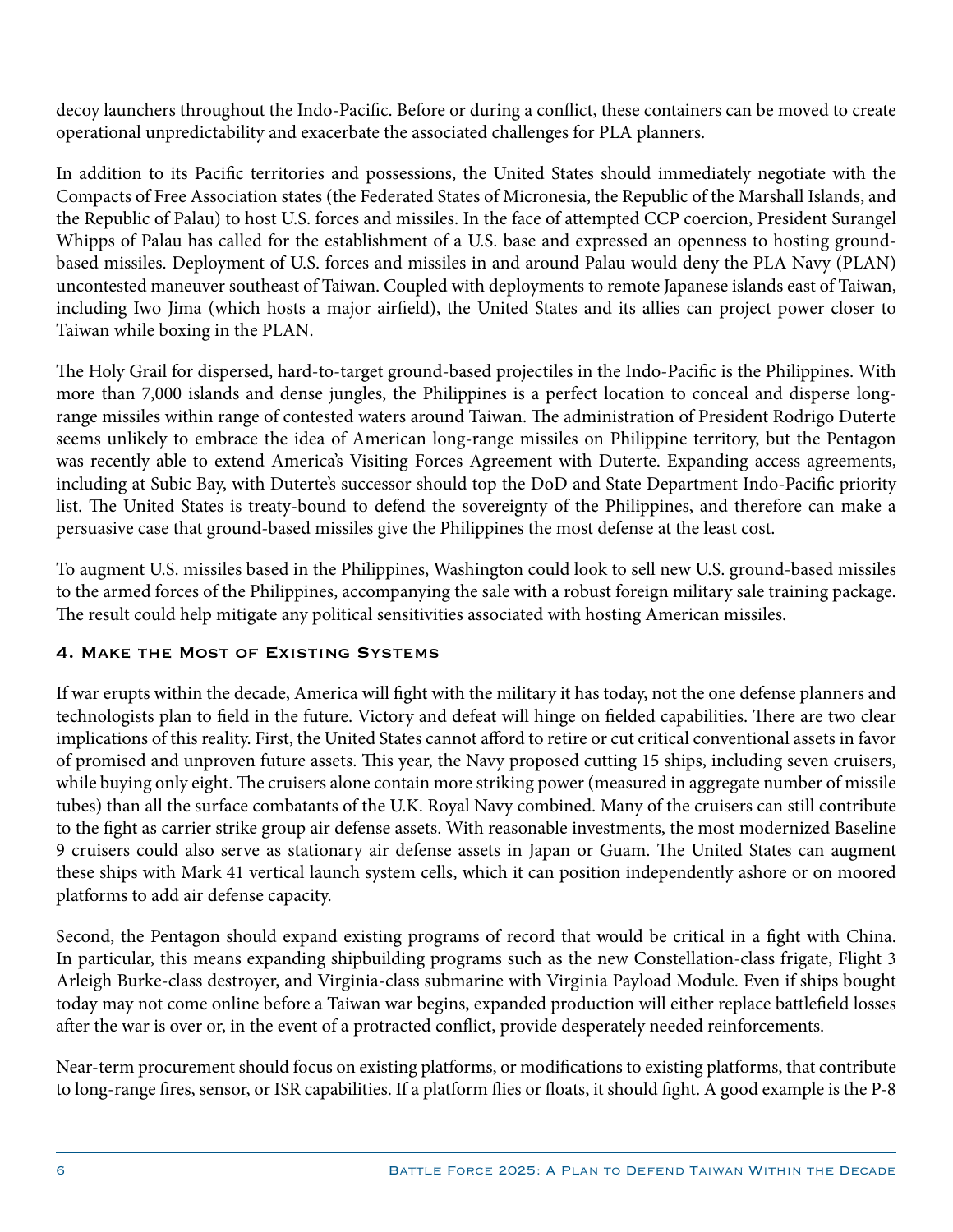Poseidon anti-submarine aircraft, which the Navy plans to stop buying well short of its warfighting requirement of 138 planes.24 With modest adjustments, the P-8 could serve as an affordable airframe to deliver a wide array of anti-surface ordnance, including anti-ship missiles such as LRASM.25 While its relatively large radar crosssection makes it less survivable in high-threat areas, it can fight from afar with standoff missiles while patrolling the periphery of the theater. The Air Force's "Rapid Dragon" program, focused on enabling C-17s and EC-130s to employ long-range cruise missiles, could also provide additional strike capacity.26

To expand America's constellation of sensing and ISR assets in the Indo-Pacific, DoD can place existing deployable, bottom-mounted passive sonar systems like the Transformational Reliable Acoustic Path System along critical passageways such as the Luzon Strait. The Navy should also purchase "bolt-on" Surveillance Towed Array Sensor System (SURTASS) kits to place on leased commercial vessels that the Navy could deploy to the South China Sea. Another way to add sensing capacity would be to buy anti-submarine warfare equipped MQ-9Bs, which could deploy and monitor sonobuoy fields while freeing up flight time for P-8s to focus on weapons deployment.<sup>27</sup> The United States can also complicate PLA anti-submarine warfare efforts by overtly deploying unmanned underwater vehicle (UUV)-based submarine decoys, including the Navy's Expendable Mobile Anti-Submarine Warfare Training Target drone or emitters installed in larger, longer endurance UUVs.28 Furthermore, UUVs can sweep and clear PLA sensors from contested waters to facilitate allied submarine operations.

To defeat Chinese aggression in the Pacific, the U.S. joint force must also possess cutting-edge airborne early warning and control capabilities. That means the Air Force should prioritize the rapid fielding of the E-7A Wedgetail to replace the rapidly aging and outdated E-3 Sentry. 29 The United States could also use the Navy's E-2D Advanced Hawkeye, a similarly high-end air battle management system, to mitigate any dangerous capability gaps in the Pacific during the transition.30

## 5. Master Contested Logistics

In any Taiwan scenario, it will be difficult for DoD to keep forward forces maneuverable, supplied, and connected while under fire. Here, the Marine Corps is making the most progress. Under its Expeditionary Advanced Basing Operations (EABO) concept, newly formed Marine Littoral Regiments (MLRs) operating within the first and

<sup>................................</sup> 

**<sup>24.</sup>** Justin Katz, "Navy to stop buying P-8s 18 short of requirement to 'free up time, money,'" *Inside Defense*, April 21, 2020. [\(https://](https://insidedefense.com/insider/navy-stop-buying-p-8s-18-short-requirement-free-time-money) [insidedefense.com/insider/navy-stop-buying-p-8s-18-short-requirement-free-time-money](https://insidedefense.com/insider/navy-stop-buying-p-8s-18-short-requirement-free-time-money))

**<sup>25.</sup>** Tyler Rogoway, "The Case For Stripping The P-8 Poseidon Down Into An RB-8 Multi-Role Arsenal Ship," *The Drive*, July 22, 2021. [\(https://www.thedrive.com/the-war-zone/40859/the-case-for-stripping-the-p-8-poseidon-down-into-an-rb-8-multi-role-arsenal-ship\)](https://www.thedrive.com/the-war-zone/40859/the-case-for-stripping-the-p-8-poseidon-down-into-an-rb-8-multi-role-arsenal-ship) **26.** Mike Glenn, "Air Force hopes to boost arsenal with retrofitted 'Dragons,'" *The Washington Times*, October 3, 2021. ([https://www.](https://www.washingtontimes.com/news/2021/oct/3/air-force-hopes-boost-arsenal-retrofitted-dragons) [washingtontimes.com/news/2021/oct/3/air-force-hopes-boost-arsenal-retrofitted-dragons](https://www.washingtontimes.com/news/2021/oct/3/air-force-hopes-boost-arsenal-retrofitted-dragons))

**<sup>27.</sup>** "GA-ASI Completes Unmanned Aircraft Anti-Submarine Warfare Demonstration of Sonobuoy Dispensing and Remote Processing," *General Atomics Aeronautical*, January 19, 2021. [\(https://www.ga-asi.com/ga-asi-completes-unmanned-aircraft-anti-submarine-warfare](https://www.ga-asi.com/ga-asi-completes-unmanned-aircraft-anti-submarine-warfare-demonstration-of-sonobuoy-dispensing-and-remote-processing)[demonstration-of-sonobuoy-dispensing-and-remote-processing\)](https://www.ga-asi.com/ga-asi-completes-unmanned-aircraft-anti-submarine-warfare-demonstration-of-sonobuoy-dispensing-and-remote-processing)

**<sup>28.</sup>** John Keller, "GA-ASI Completes Unmanned Aircraft Anti-Submarine Warfare Demonstration of Sonobuoy Dispensing and Remote Processing," *Military & Aerospace Electronics*, April 15, 2016. ([https://www.militaryaerospace.com/computers/article/16715006/navy](https://www.militaryaerospace.com/computers/article/16715006/navy-orders-underwater-drones-that-can-mimic-the-behavior-of-quiet-enemy-diesel-submarines)[orders-underwater-drones-that-can-mimic-the-behavior-of-quiet-enemy-diesel-submarines\)](https://www.militaryaerospace.com/computers/article/16715006/navy-orders-underwater-drones-that-can-mimic-the-behavior-of-quiet-enemy-diesel-submarines)

**<sup>29.</sup>** Bradley Bowman, Lauren Harrison, and Ryan Brobst, "Between E-3 And Eyes In Space, The Air Force Needs A Bridge, Now," *Breaking Defense*, October 5, 2021. ([https://breakingdefense.com/2021/10/between-e-3-and-eyes-in-space-the-air-force-needs-a-bridge-now](https://breakingdefense.com/2021/10/between-e-3-and-eyes-in-space-the-air-force-needs-a-bridge-now/)); Bradley Bowman and Mark Montgomery, "Time To Wedge The E-7A Wedgetail Into The US Air Force Fleet," *Breaking Defense*, October 25, 2021. [\(https://breakingdefense.com/2021/10/time-to-wedge-the-e-7a-wedgetail-into-the-us-air-force-fleet\)](https://breakingdefense.com/2021/10/time-to-wedge-the-e-7a-wedgetail-into-the-us-air-force-fleet)

**<sup>30.</sup>** Bradley Bowman and Mark Montgomery, "If The Air Force Buys The E-7A Wedgetail, What's Next?" *Breaking Defense*, October 26, 2021. [\(https://breakingdefense.com/2021/10/if-the-air-force-buys-the-e-7a-wedgetail-whats-next\)](https://breakingdefense.com/2021/10/if-the-air-force-buys-the-e-7a-wedgetail-whats-next/)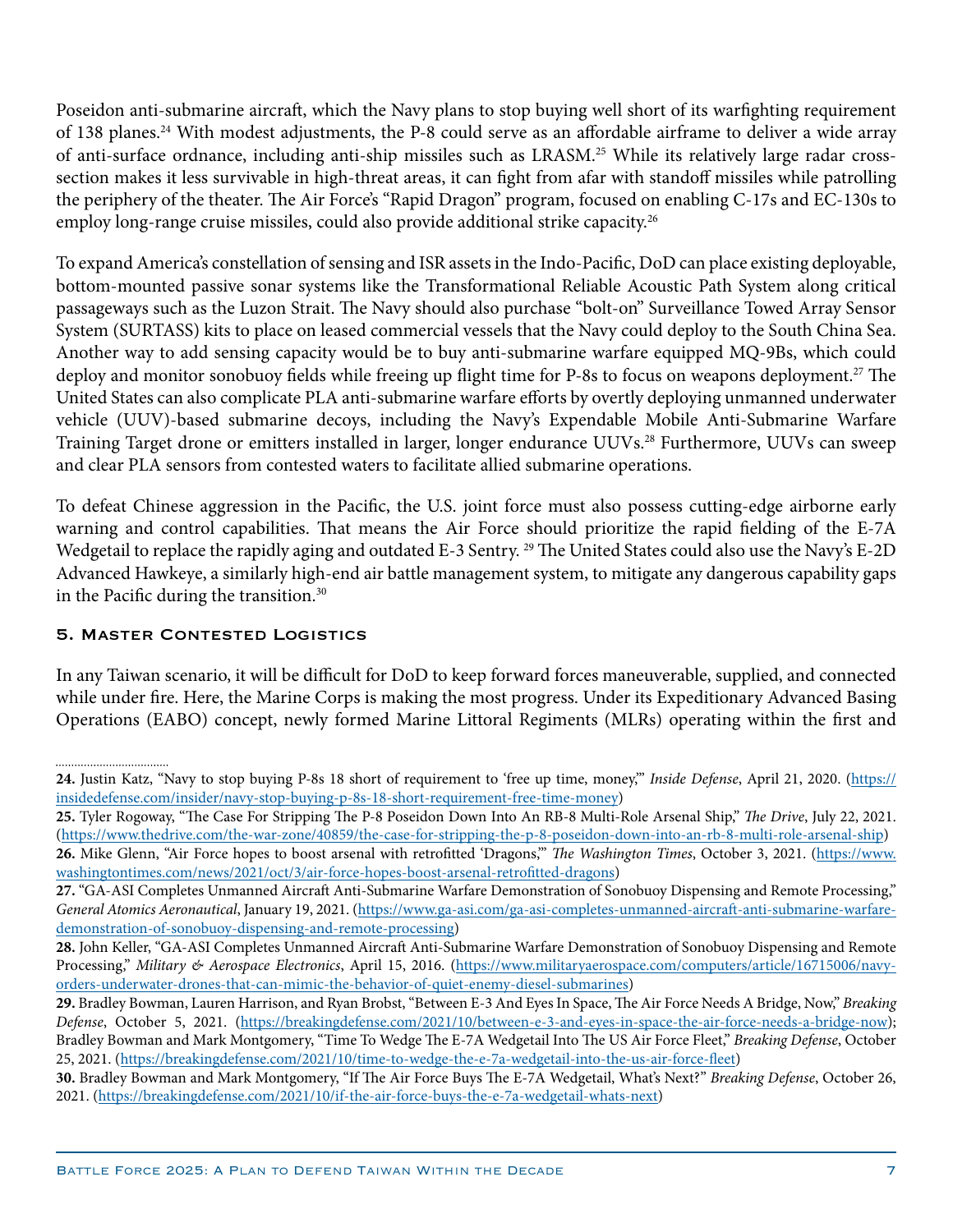second island chains would support naval maneuver and disrupt PLAN operations with an agile, dispersed, and amphibious force armed with ground-based anti-ship missiles. Getting Marines to these locations and keeping them supplied is difficult, but the Marine Corps is currently developing a Light Amphibious Warship (LAW) designed to facilitate this concept of operations.

The current LAW procurement schedule, however, does not support the Corps' mid-2020s MLR deployment schedule. Without the ground-based fires that MLRs can bring to the fight, it is hard to imagine how the United States can win a war over Taiwan. The Corps must find alternatives to facilitate EABO until the LAW is ready, including looking at the U.S. Army Transportation Command's LCU-2000 Runnymede-class, the General Frank S. Besson-class logistic support vessels, maritime prepositioning force vessels, Coast Guard vessels, airborne insertion, and available commercial options.

The United States also needs to ensure that forward forces can see, target, and shoot while the PLA is attempting to block access to communications and satellite links. If forces in the first island chain cannot see, communicate with, or receive resupply from the rest of the Joint Force, they will be unable to fight. Cyber and electronic warfare hardening should be built into all units — especially those operating forward. The United States should train these units to operate without GPS support. America needs resilient networks and a simple plan for communicating, maneuvering, and targeting when networks go down, or when Chinese forces target spaced-based assets.

# **6. Build Munition Surge Capacity**

During the 2011 NATO campaign in Libya, European militaries ran low on precision-guided munitions (PGMs) due to a combination of high rates of fire and inadequate PGM stockpiles. This should serve as a warning for American military planners. The Congressional Research Service raised exactly this point, noting that sufficient quantities of PGMs are necessary "for meeting increased demands for such weapons during an extended-duration, high-intensity conflict."31

The United States will need to plan ahead to avoid bottlenecks in munitions production. On any given missile system, roughly 30 percent of the material requires extended lead times beyond a year. Defense Production Act authorities may help DoD shorten this timeline. But a simple approach to surging the availability of munitions material is to place advanced orders on long-lead items and put them into storage. DoD could start by purchasing two extra sets of long-lead components for every set of missiles it orders. This would yield DoD two years' worth of inventory of long-lead material within one year of deciding to access its surge stockpile. The Navy and Air Force should prioritize the ship-killing LRASM for this treatment.

Even with more materials, persistently small orders have made the munitions supply chain brittle. DoD should require industry to model maximum production rates to see where supply chain failures may occur. Similarly, DoD should use Defense Production Act funds to help industry build surge capacity. These additional assembly lines may sit dormant during peacetime but could make a difference in a protracted war. Congress should also draft emergency authorities that allow industry to bypass processes that could delay fielding munitions needed for a conflict over Taiwan.

**<sup>31.</sup>** John Hoehn, "Precision-Guided Munitions: Background and Issues for Congress," *Congressional Research Service*, June 11, 2021. [\(https://sgp.fas.org/crs/weapons/R45996.pdf](https://sgp.fas.org/crs/weapons/R45996.pdf))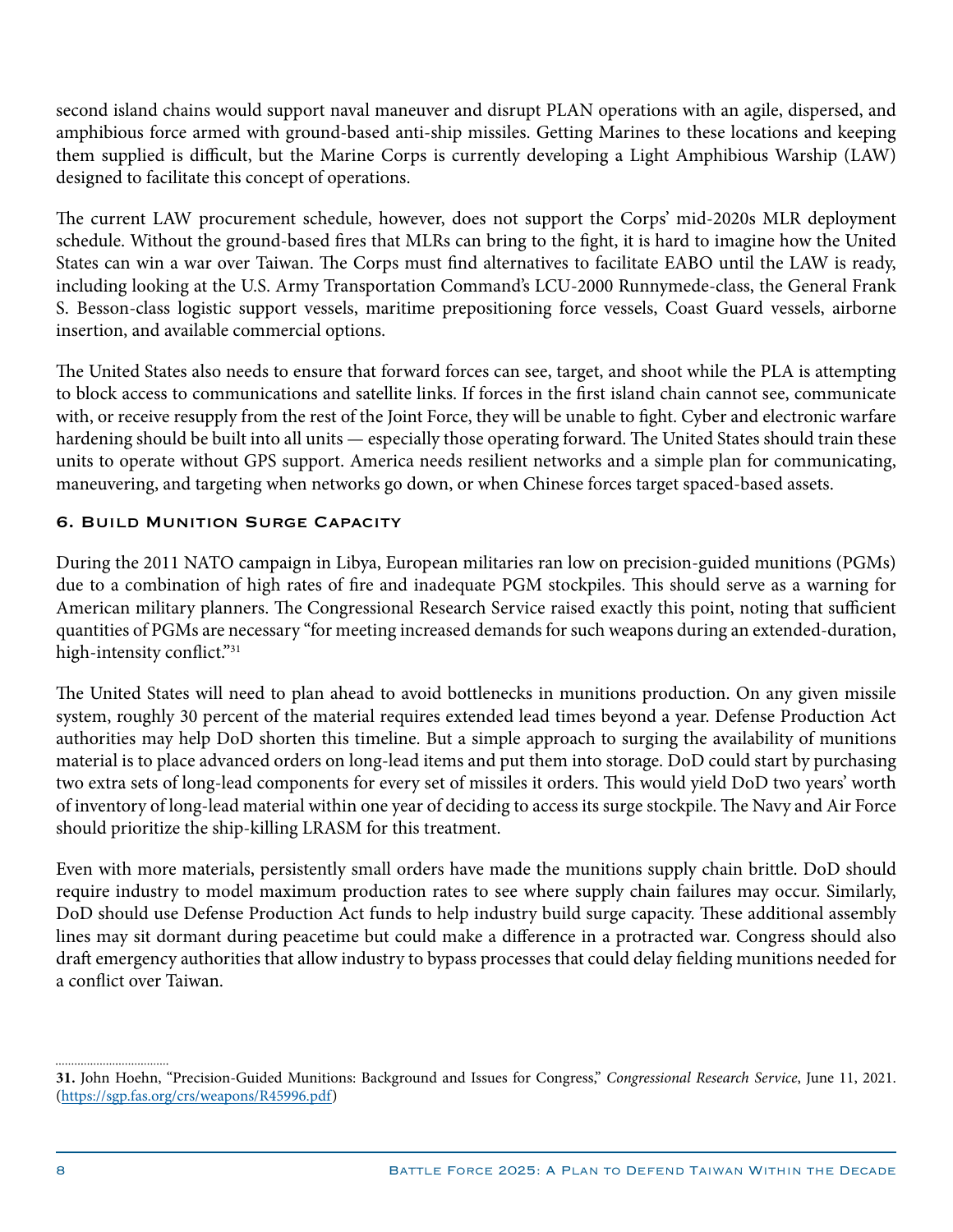#### 7. Prepare Taiwan for a Protracted Siege

The only short war for Taiwan would be a quick Chinese victory. Consequently, American defense planners must prepare both Taiwanese and American forces for a long war. For close to two decades, American national security leaders have been advising their Taiwanese counterparts to focus on acquiring low-cost "asymmetric" capabilities rather than prestigious but costly platforms such as submarines, tanks, and fighter jets.<sup>32</sup> Given Taiwan's limited defense budget, it needs large numbers of affordable capabilities such as anti-ship cruise missiles and mines that maximize its natural defensive advantage in a cross-strait conflict.<sup>33</sup>

Even with smarter purchases, though, Taiwan's overall defense budget does not reflect the danger it faces. While a recent defense supplemental would add nearly \$9 billion over the next five years, at only \$15 billion in 2022, Taiwan's defense budget is still inadequate.<sup>34</sup> The United States can help by providing Taiwan with security assistance modeled on the Ukraine Security Assistance Initiative, offering up to \$3 billion a year to bolster Taiwan's acquisition of U.S.-made asymmetric capabilities. However, Washington should extend this offer only so long as Taiwan demonstrates that it is carrying its share of the defense burden by increasing its spending to at least 2.5 percent of its GDP on defense.<sup>35</sup>

With more resources, there is plenty Taiwan can do. This starts with enhancing the capabilities of its military in general, and its dilapidated reserve forces in particular. It includes focusing on medium- and long-range anti-ship and anti-air missile platforms and munitions. Recent arms sales have trended in this direction, but Taiwan needs to buy more, and Washington should look for ways to expedite delivery of weapons already in the pipeline.<sup>36</sup> Mine warfare, often overlooked, should be at the top of Taiwan's defense strategy. Given signs that the PLAN could employ mines to blockade the island, Taiwan needs to be able to counter this prospective effort by employing an array of smart mines to slow and attrit the PLA amphibious invasion force.

Additionally, Taiwan must integrate its forces and systems with its allies. The United States can help by expanding National Guard partnerships with Taiwan and rotating battalion or brigade-sized units to the islands to train, integrate, and enhance defenses, as the National Guard does with other partner nations. Critically, this partnership needs to extend beyond the military domain, including through the development of a plan to ensure the people of Taiwan have the food and water they will need in the event of a protracted blockade.

**<sup>32.</sup>** William S. Murray, Revisiting Taiwan's Defense Strategy, Naval War College Review, Volume 61, Number 3, Article 3, Summer 2008. [\(https://digital-commons.usnwc.edu/cgi/viewcontent.cgi?article=1814&context=nwc-review](https://digital-commons.usnwc.edu/cgi/viewcontent.cgi?article=1814&context=nwc-review))

**<sup>33.</sup>** Josh Chin and Chao Deng, "China Would Be Able to Launch Attack on Taiwan by 2025, Island's Defense Minister Warns," *The Wall Street Journal*, October 6, 2021. ([https://www.wsj.com/articles/china-would-be-able-to-launch-attack-on-taiwan-by-2025-islands](https://www.wsj.com/articles/china-would-be-able-to-launch-attack-on-taiwan-by-2025-islands-defense-minister-warns-11633525206)[defense-minister-warns-11633525206\)](https://www.wsj.com/articles/china-would-be-able-to-launch-attack-on-taiwan-by-2025-islands-defense-minister-warns-11633525206)

**<sup>34.</sup>** Joyu Wang, "Taiwan Plans to Bulk Up Military Budget to Contend With Chinese Pressure," *The Wall Street Journal*, September 16, 2021. [\(https://www.wsj.com/articles/taiwan-plans-to-bulk-up-military-budget-to-contend-with-chinese-pressure-11631787522\)](https://www.wsj.com/articles/taiwan-plans-to-bulk-up-military-budget-to-contend-with-chinese-pressure-11631787522)

**<sup>35.</sup>** Bradley Bowman and Mark Montgomery, "Standing With the Free People of Taiwan," *Defending Forward: Securing America by Projecting Military Power Abroad* (Washington, DC: Foundation for Defense of Democracies, 2020). ([https://www.fdd.org/](https://www.fdd.org/analysis/2020/12/15/defending-forward-standing-with-the-free-people-of-taiwan) [analysis/2020/12/15/defending-forward-standing-with-the-free-people-of-taiwan\)](https://www.fdd.org/analysis/2020/12/15/defending-forward-standing-with-the-free-people-of-taiwan)

**<sup>36.</sup>** "Timeline: U.S. arms sales to Taiwan in 2020 total \$5 billion amid China tension," *Reuters*, December 7, 2020. ([https://www.](https://www.reuters.com/article/us-taiwan-security-usa-timeline/timeline-u-s-arms-sales-to-taiwan-in-2020-total-5-billion-amid-china-tensions-idUSKBN28I0BF) [reuters.com/article/us-taiwan-security-usa-timeline/timeline-u-s-arms-sales-to-taiwan-in-2020-total-5-billion-amid-china-tensions](https://www.reuters.com/article/us-taiwan-security-usa-timeline/timeline-u-s-arms-sales-to-taiwan-in-2020-total-5-billion-amid-china-tensions-idUSKBN28I0BF)[idUSKBN28I0BF\)](https://www.reuters.com/article/us-taiwan-security-usa-timeline/timeline-u-s-arms-sales-to-taiwan-in-2020-total-5-billion-amid-china-tensions-idUSKBN28I0BF)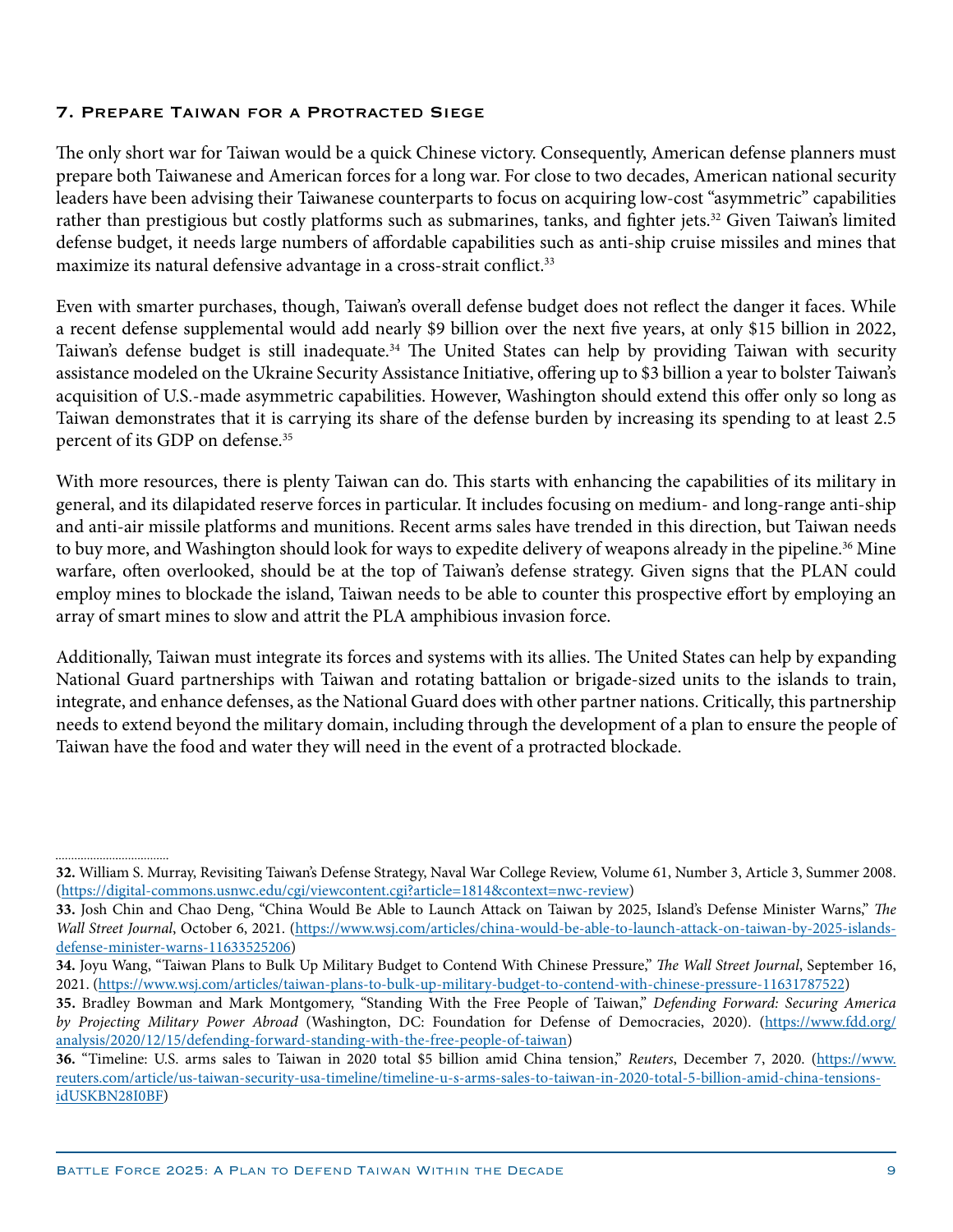#### 8. Establish Unity of Purpose Across the Interagency

Despite the 2008 Russian invasion of Georgia, the Obama administration in 2014 had no plan in place to respond financially to Russian aggression. Consequently, when Russia invaded Ukraine, the U.S. government was forced to improvise a sanctions regime against Russia over the course of 48 hours.<sup>37</sup> Had the administration worked with Congress to prepare sanctions prior to the invasion, the United States not only could have activated them in real time, but also could have used them to deter aggression in the first place.

Learning from the Ukrainian example, the president should prompt the interagency to formulate an economic warfare strategy designed to cripple the Chinese economy in the event of war over Taiwan. This starts with bringing the Treasury Department, the Commerce Department, the U.S. Trade Representative, the Securities and Exchange Commission, and the Federal Deposit Insurance Corporation into DoD's Taiwan wargames and contingency planning, so that these non-military entities understand the role they should be prepared to play. The Pentagon has been asking for greater contingency planning from non-military federal departments and agencies for almost a decade. No administration has taken this request seriously. This must change.

The United States must also coordinate with allies and partners, particularly in Europe, to ensure that they would join economic actions against the People's Republic of China should it invade Taiwan. In short, effective sanctions require extensive legwork, and Washington should not wait for a crisis in the Taiwan Strait to begin that work.

The U.S. government has no shortage of economic tools it can leverage. Pursuant to the International Emergency Economic Powers Act, the president could impose secondary financial sanctions on Chinese state-owned financial institutions and the Chinese energy sector. In the event of war, the United States should force the SWIFT international payment system and the European Union's Target2 euro-clearing system to disconnect Chinese banks. Congress too can mandate secondary sanctions during a Taiwan scenario. Since the U.S. dollar makes up 75-85 percent of all global foreign exchange transactions, these sanctions would inhibit PRC companies from purchasing components and raw materials from overseas markets. The sanctions would also prevent the companies from accepting payment for sales made overseas.

## 9. Harden Targets in the United States

The key PLA missiles, aircraft, air defenses, and amphibious forces (to include China's growing fleet of civilian "RO-RO" ferries that Beijing modified to launch amphibious assault craft) that would be involved in a Taiwan scenario are based along the Chinese coast. Thus, an American defense of Taiwan would require strikes on Chinese territory. Consequently, America must prepare for Chinese retaliation against the homeland below the nuclear threshold. While much of the analysis of the recent Chinese hypersonic missile test has focused on potential nuclear use, a more likely scenario may be a conventional precision strike weapon against critical military and industrial targets in the continental United States.<sup>38</sup>

For example, if the Chinese were able to destroy munitions plants (some of which are single points of failure for entire production lines) or other key defense industrial sites, the United States may find itself incapable of sustaining

**<sup>37.</sup>** Edward Fishman, "Even Smarter Sanctions: How to Fight in the Era of Economic Warfare," *Foreign Affairs*, November/December 2017. [\(https://www.foreignaffairs.com/articles/2017-10-16/even-smarter-sanctions\)](https://www.foreignaffairs.com/articles/2017-10-16/even-smarter-sanctions)

**<sup>38.</sup>** Natasha Bertrand, "China's latest missile test raises the stakes for Biden's nuclear weapons review," *CNN*, November 3, 2021. [\(https://](https://www.cnn.com/2021/10/22/politics/china-hypersonic-missile-joe-biden-nuclear-policy/index.html) [www.cnn.com/2021/10/22/politics/china-hypersonic-missile-joe-biden-nuclear-policy/index.html\)](https://www.cnn.com/2021/10/22/politics/china-hypersonic-missile-joe-biden-nuclear-policy/index.html)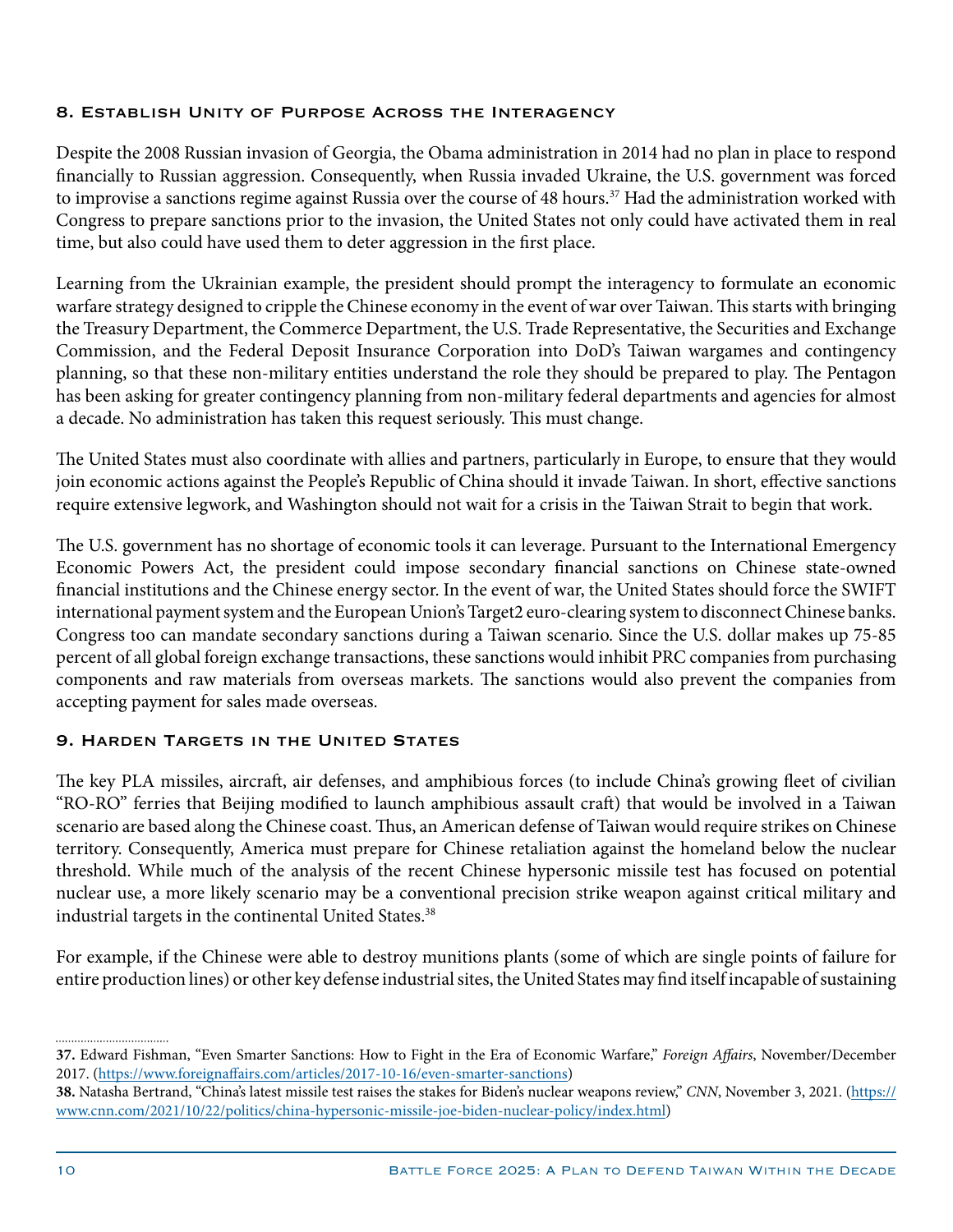a protracted conventional war and forcing an unwinnable choice between nuclear escalation or surrender. In a long war of attrition, the United States must be prepared for a whole-of-society conflict, including the potential hostile use of biological weapons, and information warfare that targets domestic politics and command and control. The White House must ensure that emergency and security services have the capacity to respond to these unconventional forms of attack.

Perhaps the most vulnerable domestic target would be critical infrastructure. While the possibility of physical sabotage — such as targeting undersea cables that allow Indo-Pacific command to communicate — is a threat, the most likely form of attack is from the cyber domain. The CCP can employ cyber effects to paralyze critical sectors such as power and water in an attempt to weaken America's will to fight. The United States should build on the Cyberspace Solarium Commission's work to enhance domestic cyber resilience, including by codifying the concept of Systemically Important Critical Infrastructure so that entities responsible for the nation's critical systems both benefit from federal assistance and shoulder additional security and information-sharing requirements.

The United States should also build on steps Congress took to codify sector risk management agencies to identify, assess, and manage risk across critical infrastructure sectors by codifying a national risk management cycle. Finally, the United States should take a page out of Cold War Continuity of Government planning by implementing a Continuity of the Economy plan to restore critical functions across American society in the event of a catastrophic disruption.

## 10. End Strategic Ambiguity

When asked in October 2021 if America would defend Taiwan, President Biden appeared to resolve decades of "strategic ambiguity" by replying bluntly, "Yes, we have a commitment."39 Administration officials subsequently walked back this statement, but the president's comments reflect the fact that strategic ambiguity no longer serves American interests. In the past, American policy makers could delude themselves that strategic ambiguity played a role in dissuading Taiwan from taking unilateral action to disrupt to the status quo. Today, there is only one side that is poised to take unilateral action in the Taiwan Strait, and that is China.

Strategic silence only creates room for uncertainty regarding the strength of U.S. commitments. While an unambiguous American commitment to defend Taiwan may prove insufficient to deter a PLA invasion, it would at least minimize the possibility of war through miscalculation. Congress can take the lead on this front by passing the Taiwan Invasion Prevention Act not only to end strategic ambiguity but also to issue a standing Authorization for the Use of Force to defend Taiwan in the event of an invasion.

An explicit American defense commitment to Taiwan opens the door to greater military cooperation. The Pentagon should build on recent reported efforts by Special Operations Forces and Marines to train Taiwanese forces. U.S. restrictions on training Taiwanese forces are entirely self-imposed and are an outdated relic of past decades in which China's military was less capable and aggressive. The Pentagon should regularly send senior military leaders to Taiwan to assess relevant wartime terrain with their own eyes.

**<sup>39.</sup>** Patsy Widakuswara, "'Strategic Ambiguity' on Taiwan Apparent as White House Walks Back Biden Comments," *Voice of America*, October 23, 2021. ([https://www.voanews.com/a/strategic-ambiguity-on-taiwan-apparent-as-white-house-walks-back-biden-comments](https://www.voanews.com/a/strategic-ambiguity-on-taiwan-apparent-as-white-house-walks-back-biden-comments-teaser-after-the-president-says-the-us-is-committed-to-defending-the-island-beijing-warns-the-us-against-encouraging-taiwan-independence-/6282502.html)[teaser-after-the-president-says-the-us-is-committed-to-defending-the-island-beijing-warns-the-us-against-encouraging-taiwan](https://www.voanews.com/a/strategic-ambiguity-on-taiwan-apparent-as-white-house-walks-back-biden-comments-teaser-after-the-president-says-the-us-is-committed-to-defending-the-island-beijing-warns-the-us-against-encouraging-taiwan-independence-/6282502.html)[independence-/6282502.html\)](https://www.voanews.com/a/strategic-ambiguity-on-taiwan-apparent-as-white-house-walks-back-biden-comments-teaser-after-the-president-says-the-us-is-committed-to-defending-the-island-beijing-warns-the-us-against-encouraging-taiwan-independence-/6282502.html)